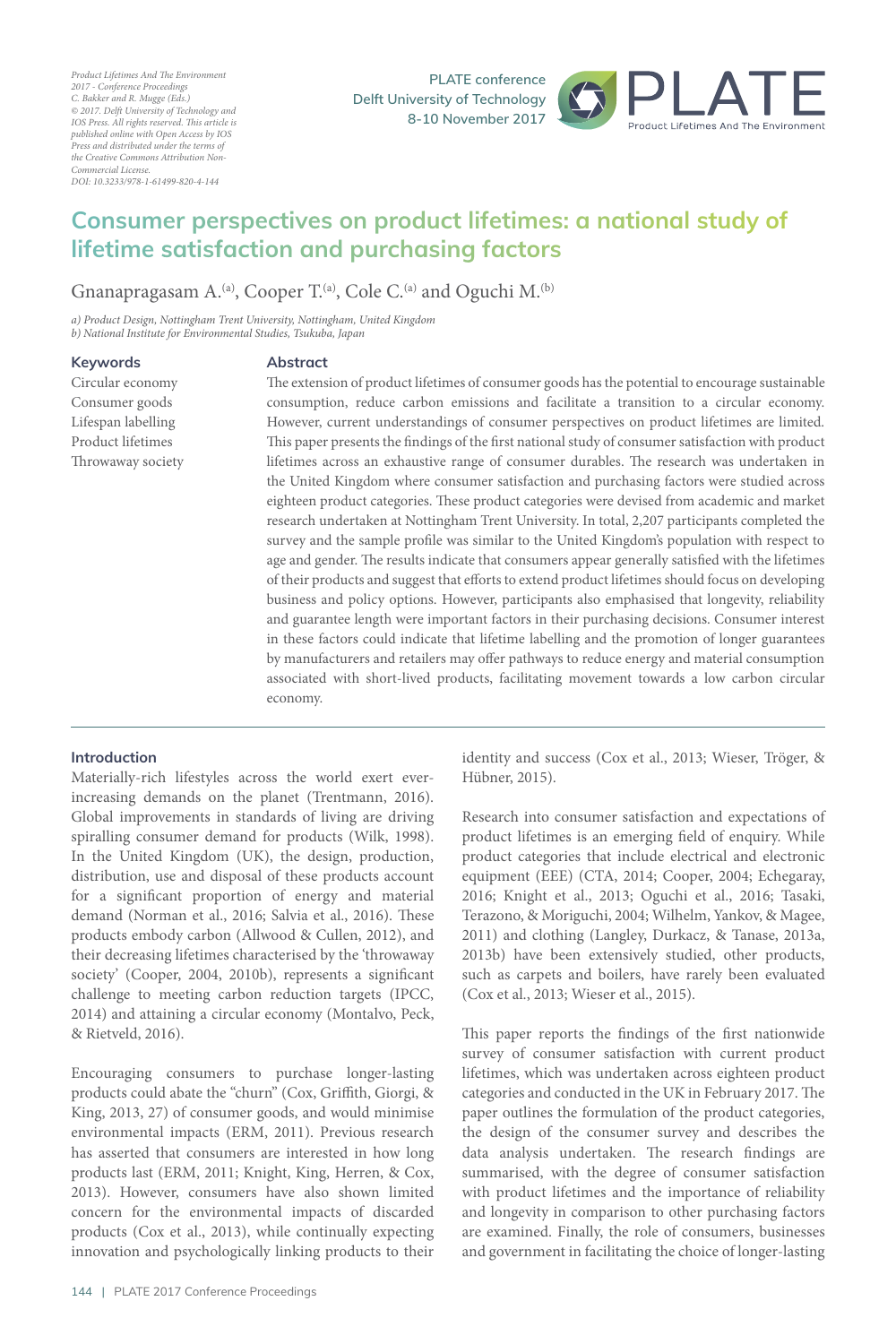products is examined, and the contribution they can make to reducing the environmental impacts of products and achieving a circular economy is explored.

#### **Methods**

#### *Product categories*

An evaluation of the United Nations' Statistics Division's (UNSD, 1999) Classification of Individual Consumption According to Purpose (COICOP) and Mintel Academic market research database (e.g. Carroll, 2017) identified over 400 products that could be classified as durable goods. Durable goods are defined as products "that may be used repeatedly or continuously over a period of more than a year" (UN, EC, OECD, IMF & World Bank, 2009, p. 184). Owing to time and cost constraints, it was not considered feasible to conduct a national survey of consumer satisfaction with product lifetimes at the product level. Consequently, a product categorisation scheme was developed using COICOP, Mintel reports and previous consumer studies of product lifetimes (e.g. Cooper, 2004; Cox et al., 2013; Wieser et al., 2015) (see Gnanapragasam, Oguchi, Cole, & Cooper, 2017, this volume). These eighteen product categories were designed to be representative of the entire range of consumer durables, thus achieving a comprehensive consumer survey (Dillman, Smyth, & Christian, 2014).

## *Consumer survey*

An online survey was designed to assess consumer satisfaction with product lifetimes across these eighteen categories. The questionnaire included items on purchasing factors and satisfaction with product lifetimes (e.g. Knight et al., 2013) (see Figure 2 in the appendix). In addition, demographic information, such as gender and age, was also collected. Each participant answered questions on up to nine of the eighteen product categories to minimise potential survey fatigue and non-response (Dillman et al., 2014).

Likert items were used to assess consumer satisfaction with product lifetimes. A Likert scale (ranging from 'very dissatisfied' to 'very satisfied') was utilised to assess consumer lifetime satisfaction with the eighteen product categories. As each of the product categories encompassed a range of products, it was not possible for participants to estimate lifetime expectations in years. A Likert-type scale (ranging from 'not at all important' to 'extremely important') was used to gauge the level of importance that participants assigned to the following purchasing factors: Appearance, brand, guarantee length, longevity, price and reliability. The importance of reliability as a purchasing factor was studied for bicycles, cars, electronic goods, jewellery, clocks and watches, large kitchen appliances, power tools for the home and garden, small household appliances, and space heating and cooling products because, unlike other categories, these products contain complex electrical, electronic or mechanical parts.

#### *Sampling strategy*

As suggested by Bryman (2008) and Robson (2011), extensive pilot testing was undertaken with participants from different backgrounds to ensure the questionnaire was readily understood. Participant recruitment was conducted by a market research company (JRA Research) who recruited from an opt-in consumer panel to meet age and gender quotas derived from the UK population. The sample characteristics deviated from the UK population by no more than 3.58% for gender and 5.35% for age (see Tables 2 and 3 in the appendix). The data presented in this paper is unweighted, as with the exception of one characteristic (participants aged 18-24), the sample characteristics remained within 5% of the UK population, which is an acceptable standard in the discipline of market research (Sarstedt & Mooi, 2011). In addition, weighting has not been implemented by recent studies into consumer expectations of product lifetimes (Hennies & Stamminger, 2016; Wieser et al., 2015).



*Figure 1. Consumer satisfaction with product categories.*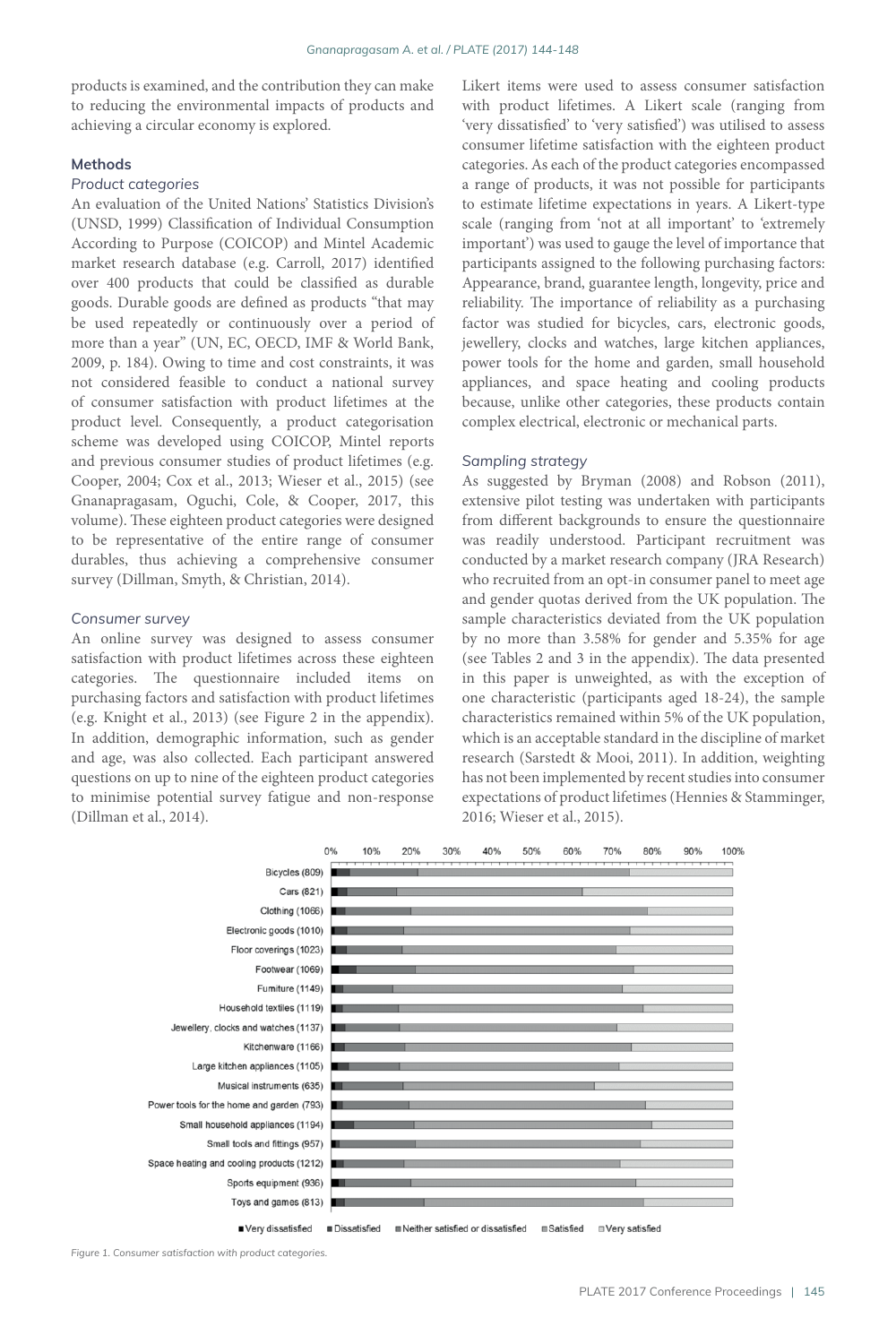## *Data analysis*

The data for levels of satisfaction and purchasing factors were prepared for analysis by excluding responses where participants had stated that they could not answer the question. The findings were tabulated a compound percentage bar chart was produced to facilitate visual comparison of consumer satisfaction data across the eighteen product categories. Purchasing factors were assigned a numerical value (i.e. from 1 for 'not at all important' to 5 for 'extremely important') and the median scores were calculated.

## **Results**

## *Study coverage*

In total, 2,207 participants completed the consumer survey. Response rates for each product category ranged between 635 (for musical instruments) to 1,212 (for space heating and cooling products).

#### *Consumer satisfaction*

Figure 1 depicts levels of satisfaction with lifetimes across eighteen product categories. Overall, the majority of the respondents in this study indicated that they were satisfied with the lifetimes of their durable goods. When 'very satisfied' and 'satisfied' were aggregated, all product categories illustrated high satisfaction levels, ranging from 77% satisfaction for toys and games to 85% satisfaction for furniture. In contrast, only a small proportion of respondents indicated that they were 'dissatisfied' or 'very dissatisfied' with product lifetimes. Aggregating these responses, participants who reported dissatisfaction with product lifetimes ranged from 2% for small tools and fittings to 6% for both footwear and small household appliances.

The product category with the highest proportion of respondents who were 'very satisfied' was cars (37%), followed by musical instruments (34%). In contrast, the product category which showed the lowest proportion of respondents who were 'very satisfied' was clothing (21%). The product category with the highest proportion

of respondents indicating that they were 'dissatisfied' was small household appliances (5%). In contrast, the lowest proportion of respondents indicated that they were 'dissatisfied' with both power tools and small tools (1%). Very few respondents stated they were 'very dissatisfied' with product lifetimes: 2% recorded that they were 'very dissatisfied' with the lifetimes of footwear, large kitchen appliances, cars and sports equipment. Across all other product categories, only 1% of respondents were 'very dissatisfied'.

## *Purchasing factors*

The median values for purchasing factors were calculated across the eighteen product categories to determine their relative importance (Table 1). The results illustrate that reliability was an 'extremely important' purchasing factor in the categories in which it was studied. Longevity was 'extremely important' for furniture, floor coverings, large kitchen appliances, power tools, cars, electronic goods, and space heating and cooling products. For the remaining eleven categories, longevity was considered to be 'very important'. Price was identified as 'very important' for all product categories apart from cars, for which it was 'extremely important'. Guarantee length was considered 'very important' for eleven product categories and 'moderately important' for seven product categories. Brand was identified as 'moderately important' for all categories with the exception of cars and electronic goods, for which it was 'very important'. Finally, the results for appearance show the most variability across the product categories. For clothing, furniture, floor coverings, household textiles, kitchenware and jewellery, it was identified as 'extremely important'. For the remaining twelve product categories, appearance was considered 'very important' for six and 'moderately important' for the other six.

## **Discussion**

## *Study coverage*

This study provides the first example of a national survey of consumer satisfaction with product lifetimes across

|                                     | Appearance | <b>Brand</b> | Guarantee  | Longevity | Price       | Reliability |
|-------------------------------------|------------|--------------|------------|-----------|-------------|-------------|
| Bicycles                            | Very       | Moderately   | Very       | Very      | Very        | Extremely   |
| Cars                                | Very       | Very         | Very       | Extremely | Extremely   | Extremely   |
| Clothing                            | Extremely  | Moderately   | Moderately | Very      | <b>Very</b> |             |
| Electronic goods                    | Moderately | <b>Very</b>  | Very       | Extremely | Very        | Extremely   |
| Floor coverings                     | Extremely  | Moderately   | Very       | Extremely | Very        |             |
| Footwear                            | Very       | Moderately   | Moderately | Very      | Very        |             |
| Furniture                           | Extremely  | Moderately   | Very       | Extremely | Very        |             |
| Household textiles                  | Extremely  | Moderately   | Moderately | Very      | Very        |             |
| Jewellery, clocks and watches       | Extremely  | Moderately   | Very       | Very.     | Very        | Extremely   |
| Kitchenware                         | Extremely  | Moderately   | Moderately | Very      | Very        |             |
| Large kitchen appliances            | Very       | Moderately   | Very       | Extremely | Very        | Extremely   |
| Musical instruments                 | Very       | Moderately   | Very       | Very      | Very        |             |
| Power tools for the home and garden | Moderately | Moderately   | Very       | Extremely | Very        | Extremely   |
| Small household appliances          | Moderately | Moderately   | Very       | Very      | Very        | Extremely   |
| Small tools and fittinas            | Moderately | Moderately   | Moderately | Very      | Very        |             |
| Space heating and cooling products  | Moderately | Moderately   | Very       | Extremely | Very        | Extremely   |
| Sports equipment                    | Very       | Moderately   | Moderately | Very      | Very        |             |
| Toys and games                      | Moderately | Moderately   | Moderately | Very      | Very        |             |

*Table 1. Importance of purchasing factors.*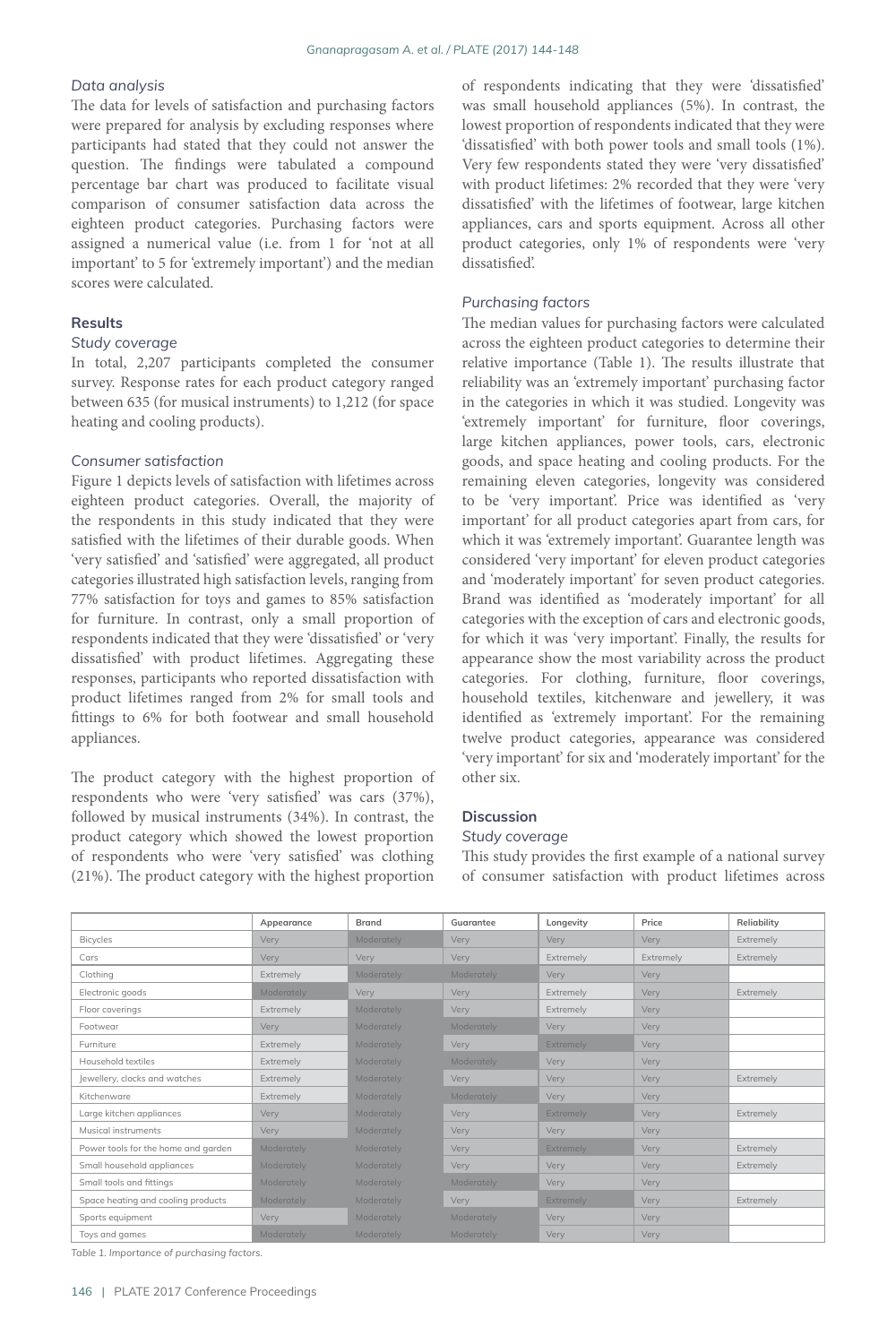the complete range of durable goods. Responses were received from 2,207 individuals across the UK and the sample characteristics broadly match that of the UK population aged 18 and above (ONS, 2016) (see Tables 2 and 3 in the appendix). The similarity of this sample to the UK population indicates that this study is representative, this follows previous research conducted by Skelton and Allwood (2017) and Wieser et al. (2015). Additionally, the response rates in each product category for this research compare favourably to those in recent research into consumer expectations of product lifetimes (e.g. Hennies & Stamminger, 2016; Wieser et al., 2015) and are comparable to those achieved in a recent study of regretted consumption (Skelton & Allwood, 2017).

## *Consumer satisfaction*

Consumer levels of satisfaction were found to be uniformly high across the eighteen product categories under investigation. These findings contrast with that of Cooper and Mayers (2000) in which almost 45% of participants asserted that most EEE did not last as long as they would like it to. The findings of this research were similar to that of a recent study conducted on EEE in the UK by Knight et al. (2013) which found the majority of participants to be mostly satisfied with how long their products lasted. This may indicate that there has been a temporal trend of increasing satisfaction with product lifetimes which parallels the decline in consumer expectations of product lifetimes in the UK (Gnanapragasam et al., 2017, this volume).

If most consumers are generally satisfied with product lifetimes, as this study would indicate, then future efforts towards "slowing resource loops" (Bakker, Wang, Huisman, & den Hollander, 2014, p. 309) and achieving a circular economy through the proliferation of longer lasting products should, perhaps, focus on the business case (e.g. Bocken, Short, Rana, & Evans, 2014), public policy (Cooper, 2010a; Ervine, 2010) and environmental arguments (ERM, 2011; Norman et al., 2016), instead of consumer concern. Additional qualitative research could serve to deepen our understanding of consumer satisfaction with current product lifetimes, perhaps deciphering why today's consumers are satisfied with lifetimes of products even while some are, arguably, in decline.

#### *Purchasing factors*

While dissatisfaction with product lifetimes was not evident, this study found that consumers placed comparatively greater importance on reliability and longevity in comparison to the other four purchasing factors surveyed, including price, across all eighteen

product categories (Table 1). Previously, it has been suggested that product lifetime information should be clearly communicated to consumers so that they can make informed purchasing decisions (Cooper & Christer, 2010; Knight et al., 2013; Montalvo et al., 2016). Strategies such as lifetime labelling have been positively received by consumers across a range of products (SIRCOME, University of South Brittany, & University of South Bohemia, 2016). Lifetime labelling could enable consumers to consider information on product lifetimes into account when making purchasing decisions. Additionally, consumers considered guarantee length to be a 'very important' purchasing factor for the majority of product categories. This indicates that the introduction and effective communication of longer lifetime guarantees by manufacturers and retailers may entice consumers to purchase longer-lasting products (Cooper & Christer, 2010; Knight et al., 2013). In summary, both lifetime labelling and the provision of longer guarantees could encourage greater uptake of longer-lasting products, helping to slow and reduce material demand and enact the circular economy at the product level (Bakker et al., 2014).

#### **Conclusions**

This paper reported the findings of the first national study of consumer satisfaction with product lifetimes across the entire range of consumer durables. The study found that overall, UK participants appear satisfied with the lifetimes of their durable goods. It also revealed that consumers consider reliability, longevity and guarantee length to be comparatively important factors when making purchasing decisions. While it appears that consumers may be satisfied with arguably declining product lifetimes (Gnanapragasam et al., 2017, this volume), the importance consumers place on longevity, durability and guarantee length may foster opportunities for the development of lifetime labelling and the provision of longer guarantees for durable goods. The findings of this study indicate that government, manufacturers and retailers may be best-positioned to encourage the uptake of longer-lasting products, reducing consumption (Cooper, 2005), driving efforts towards a circular economy (Montalvo et al., 2016) and enabling carbon emissions reduction targets to be met (Salvia et al., 2016).

#### **Acknowledgments**

This project was financially supported by the UK's Engineering and Physical Sciences Research Council's Centre for Industrial Energy, Materials and Products (grant reference EP/N022645/1). The authors would like to thank Dr Angela Roberts for providing detailed comments on drafts of this paper.

#### **References**

Allwood, J. M., & Cullen, J. M. (2012). *Sustainable materials with both eyes open*. Cambridge: UIT Cambridge Ltd.

Bakker, C., Wang, F., Huisman, J., & den Hollander, M. (2014). Products that go round: exploring product life extension through design. *Journal of Cleaner Production*, *69*, 10–16.

Bocken, N. M. P., Short, S. W., Rana, P., & Evans, S. (2014). A literature and practice review to develop sustainable business model archetypes. *Journal of Cleaner Production*, *65*, 42–56.

Bryman, A. (2008). *Social research methods*. Oxford: Oxford University Press.